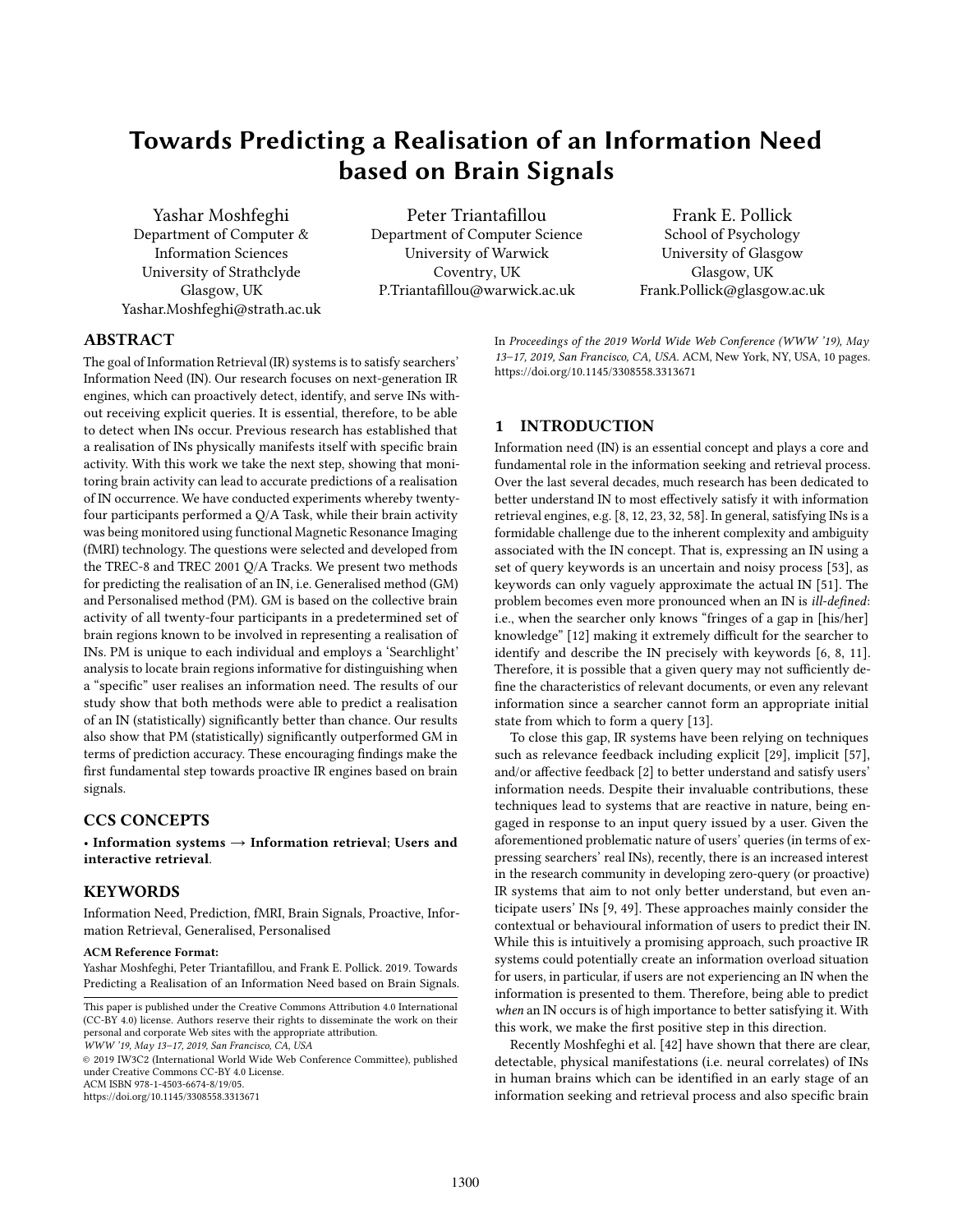regions where INs manifest themselves. However, two fundamental research questions remain unanswered:

- RQ1: "Is it possible to predict a realisation of an IN using brain signals?";
- RQ2: "Can we rely on a common set of predefined brain regions to predict a realisation of an IN or is there a unique set of regions for every individual?"

An answer to these questions will play a key role in opening new doors to the design and implementations of novel IR systems, which will be enabled to better and in particular proactively satisfies searchers' IN. To do so, we aim to train a classification model on brain activity to be able to discriminate between an IN realisation vs memory retrieval, within an IR process performed by participants engaged in a Question Answering (Q/A) retrieval task. In particular, in this paper, we are focusing on the period in which the brain exhibits complex activity with regards to the process analysing a question, from the moment of observing the question to the point in time when they either recognise an "Anomalous State of Knowledge" (ASK) [\[7,](#page-8-7) [8\]](#page-8-0), or they have a successful memory retrieval. We then aim (i) to build a model that predicts a realisation of IN (in its earliest possible state) from the signals of the brain regions that have been associated with an IN realisation and (ii) contrast its prediction accuracy with the accuracy of a prediction model that considers the signals of the whole brain regions, in a Q/A task. Our positive results can be the basis for next-generation proactive IR systems based on brain signals.

The remainder of the paper is organised as follows: Section [2](#page-1-0) presents related work and the background. Section [3](#page-2-0) discusses at length the experimental methodology. Section [4](#page-5-0) presents and analyses our results. Finally, Section [5](#page-7-0) presents our key conclusions.

#### <span id="page-1-0"></span>2 RELATED WORK

#### 2.1 From Reactive to Proactive IR

A well-known issue in IR research is that INs are inherently complex and ambiguous in that, typically, users may not know beforehand exactly what they are looking for, or, in other words, what are the set of documents/information that would satisfy their need [\[12\]](#page-8-1). Given this, formulating queries (i.e., mapping INs to a set of keywords) is inherently an imperfect process [\[7,](#page-8-7) [8,](#page-8-0) [12,](#page-8-1) [22,](#page-9-10) [51\]](#page-9-5). The formulated query is unavoidably therefore not guaranteed to be an accurate representation of the users' IN, and thus brings about the question whether the retrieved documents are relevant [\[55\]](#page-9-11).

IR systems have addressed this issue using mechanisms based on relevance feedback. In short, relevance feedback is an iterative process whereby the system receives cues from users as to the relevance of presented results so far, improving the relevance of results presented in the next step in the process. Such cues from users come in many forms and types. As mentioned in Section [1,](#page-0-0) relevance feedback can be categorised as being explicit [\[29\]](#page-9-6), implicit [\[57\]](#page-9-7), and/or affective [\[2\]](#page-8-5). The most robust method to improve retrieval effectiveness is explicit feedback [\[29\]](#page-9-6). However, it places a large cognitive burden on users [\[56\]](#page-9-12). Implicit feedback avoids this pitfall. In implicit feedback, relevance is indirectly inferred from the interactional data without users' additional input [\[24\]](#page-9-13). Researchers, for example, have tried to infer relevance by understanding how task [\[57\]](#page-9-7) dwell time [\[28\]](#page-9-14) and click-through [\[24\]](#page-9-13) relate to relevance. However, this is not a panacea. Kelly and Belkin [\[27\]](#page-9-15) have shown that implicit feedback can be unreliable and difficult to interpret, limiting its usefulness. Affective feedback, on the other hand, [\[2\]](#page-8-5) relies on different types of feedback data, such as facial expressions [\[5\]](#page-8-8), eye tracking [\[36\]](#page-9-16), and physiological signals [\[3,](#page-8-9) [38\]](#page-9-17) (such as skin temperature) and uses them as implicit relevance judgements. Nonetheless, affective feedback on its own is not yet considered to be very effective. More recently, Arapakis et al. used emotions in the process of information retrieval [\[2,](#page-8-5) [4\]](#page-8-10) and later showed that emotions can be used for building implicit feedback systems [\[4\]](#page-8-10), and to personalise search [\[2\]](#page-8-5). Going a step further, the work by Moshfeghi et al. used, in addition to emotions, [\[39\]](#page-9-18), physiological features both for modelling relevance and for predicting task types [\[38\]](#page-9-17). However, these approaches are reactive in nature, being engaged in response to an input query issued by a user. In this work, we aim to predict a realisation of IN before a user has issued a query.

Similar research efforts in the community have begun to explore and stimulate discussion about systems that can proactively anticipate and fulfil the information needs of users [\[10\]](#page-8-11). In addition to the works published in [\[10\]](#page-8-11), additional research in this domain of proactive IR is emerging. A recent example is the work by Song et al. [\[49\]](#page-9-8) where a query-less search and recommendation engine was proposed. The engine predicts when and what types of tasks users will issue in the near future by considering the time dimension. They also considered a personalised approach for predictive IR by performing model adaptation by learning individual deep learning models for each user task. However, their proactive model is based on strong user behaviour repetition in search engine logs and even stronger repetition on mobile devices. An even more recent example is the work by Benetka et al. [\[9\]](#page-8-6) which addresses the problem of identifying, ranking, and anticipating a user's information need, based on users' last activity. This work develops a method that gathers and ranks information needs relevant to an activity using a limited amount of query suggestions from a search engine. However, in this study, INs are inferred from users' check-in records on a location-based social network.

Our paper blends well with the above research efforts. By predicting a realisation of IN from brain signals, IR system could be in stronger position to disambiguate and understand INs, e.g. by taking into account contextual information/data around the time an IN was realised. It also could alleviate information overload scenario. That is, a proactive IR system could make a better decision as to provide any information to users, based on their prediction of a realisation of IN from their brain signals.

#### 2.2 Advances in Neuroscience & IR

There is growing research literature using modern techniques of brain imaging to explore the user perspective of IR. The two topics which have received attention include relevance and information need (IN), though other research has begun to investigate the effect of task and specificity of search results [\[43\]](#page-9-19). Research into the topic of relevance has been performed using the brain imaging techniques of Electroencephalography (EEG), magnetoencephalography (MEG) and fMRI. Results of Moshfeghi et al. [\[40\]](#page-9-20) used fMRI to identify brain regions activated by the process of judging the relevance of an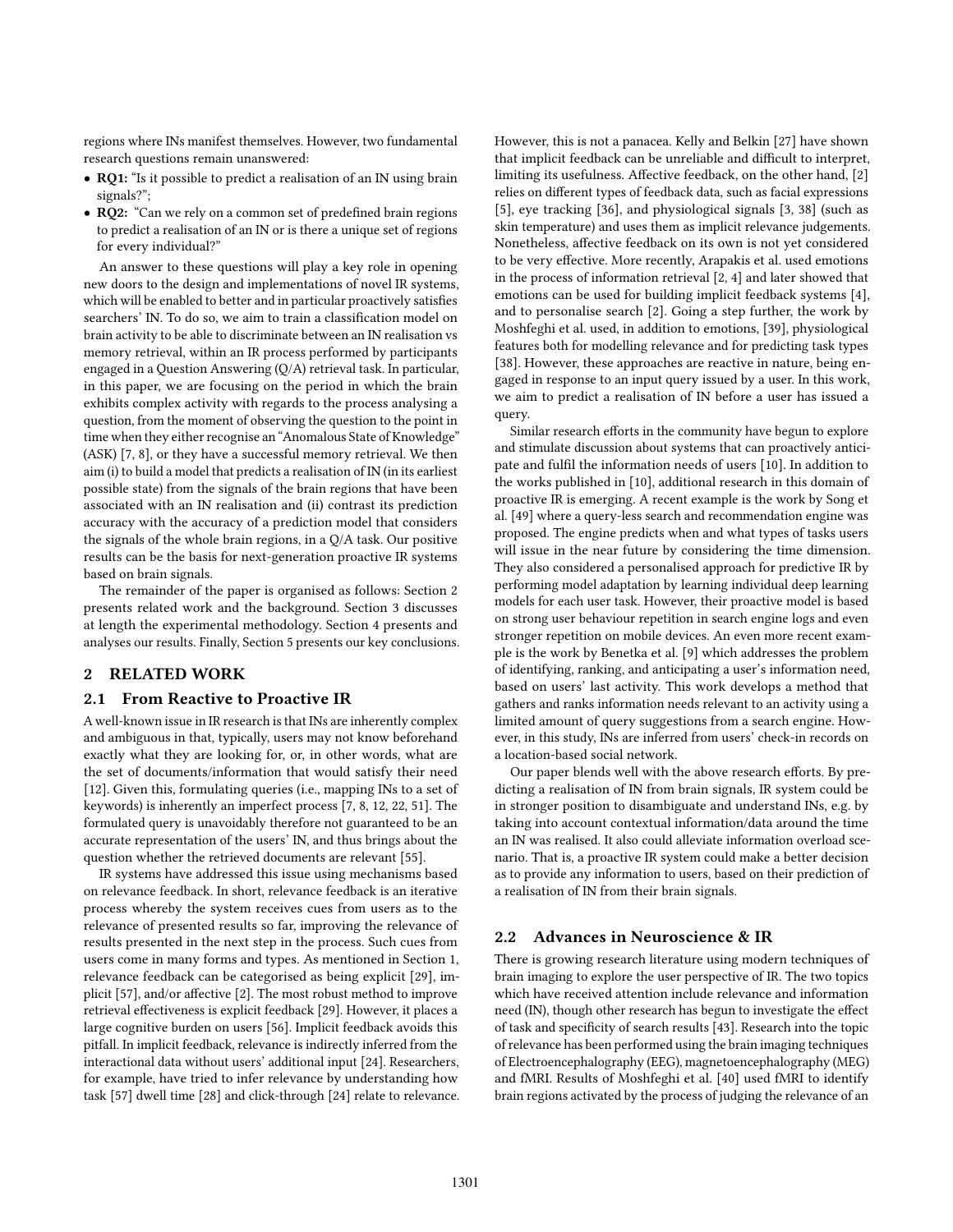image. They contrasted brain activity from the viewing of relevant images to non-relevant images. Brain regions with higher activity when viewing relevant items included the inferior parietal lobe, inferior temporal gyrus and superior frontal gyrus. While these results were interpreted as representing the activity of visuospatial working memory on relevant items, the prefrontal cortex has also been shown to be activated in judging the relevance of written items [\[44\]](#page-9-21) and thus this region could be involved in aspects of general task control and decision making.

Another study into relevance was conducted by Eugster et al. [\[17\]](#page-9-22) that used EEG to show that the frequency content of the EEG signal as well as Event Related Potentials (ERPs) can be used effectively as a set of features to decode the relevance of a text. This work was later extended [\[16\]](#page-9-23) to show that methods of automatic classification applied to single trials could be used to classify individual words being read as relevant or non-relevant successfully. Likewise, Kauppi et al. [\[25\]](#page-9-24) showed using MEG that the frequency content of the MEG signal, along with eye movement data can be used for decoding the relevance of images. These results are consistent with the findings of Allegretti et al. [\[1\]](#page-8-12) who reported on EEG results that indicated that within 500 ms EEG signals begin to appear that differentiate between viewing a relevant and a non-relevant image. These studies with fMRI, EEG and MEG have used the relative strength of the different measurement techniques to make great progress and to indicate where in the brain relevance judgments are happening and what the time course is of these neural processes that determine relevance.

Expanding upon work on relevance, research by Moshfeghi et al. [\[42\]](#page-9-9) used fMRI to examine the neural processes involved in how IN emerges. In this study, they compared two tasks where participants read a question and were provided with responses that included the possibility of answering the question or asking for additional information (acknowledging an information need). In the first task, participants went on to the next trial regardless of their response, but in the second task they went on to an information retrieval dialogue if they stated an information need. Brain imaging results revealed the posterior cingulate as a region common to both tasks. However the posterior cingulate can be divided into different regions, and activity in different regions was found for the two tasks that reflect the role of the posterior cingulate in switching between internal (e.g. memory) and external (e.g. sensory) sources of information.

How the neural correlates of IN fit into the larger context of a search was explored by Moshfeghi and Pollick [\[41\]](#page-9-25) who investigated search as a process of transitions between neural states. To achieve this, they defined the time periods corresponding to five different aspects of search (realisation of Information Need, Query Formulation, Query Submission, Relevance Judgment and Satisfaction Judgment) and the brain activity was contrasted between these different periods. Results showed how the cognitive demands of the different search periods involved various large-scale brain networks including perception, cognition and executive control that reflected task demands. For example, the transition between IN and Query Formulation revealed extensive changes consistent with what would be expected from the dynamic restructuring of neural resources to attempt to answer the query. Motivated by these results, this paper indicates that the period of IN involves complex

patterns of brain activity and by application of more sensitive data analyses, reliable fine patterns of brain activity that are consistent with being in a state of IN can be revealed.

## <span id="page-2-0"></span>3 EXPERIMENTAL METHODOLOGY

To investigate our research questions mentioned in Section [1,](#page-0-0) an information need scenario was created where participants were asked a multiple-choice question, and if they did not know the answer, they engaged in a search process. Before describing the experimental methodology in detail, we would like to point out several practical constraints on the design and analysis of fMRI experiments that are critical to consider [\[15,](#page-8-13) [40\]](#page-9-20). Firstly, the fMRI scanning environment is restrictive in that a participant is placed in the central bore of the scanner and must lay supine with their head kept still. Moreover, only limited response/interactive devices can be placed in this scanning environment without causing signal or safety issues. This constraint led to the use of multiple choice questions for a task since it was possible to provide a response using an MRI-compatible button box. Another constraint is that although fMRI provides a spatial resolution of brain activity to within a few millimetres, it does not have a fine temporal resolution. This is because the time taken to achieve one measurement of the entire brain takes approximately 2 seconds. This relatively slow rate of data acquisition is compounded by the fact that the Blood Oxygenation Level Dependent (BOLD) signal measured is related to the underlying neural signal in a complex way that introduces further delays [\[19\]](#page-9-26). As a consequence of these temporal factors, it was necessary to time the events happening in the experiment at a rate that was compatible with our fMRI measurements. To achieve a suitable design for our questions about IN we were guided by the methods used by Moshfeghi et al. [\[42\]](#page-9-9) who explored the neural correlates of IN. These methods themselves had been adapted from research into problem-solving [\[59\]](#page-9-27) that examined neural correlates of insight by comparing brain activity when a multiple choice response showed insight, to brain activity when a multiple choice response did not show insight. A final practical constraint is that running fMRI experiments are costly at £500 per hour which would limit the number of our participants.

### 3.1 Participants

Participants consisted of twenty-four healthy individuals with 11 males and 13 females. The participants were under the age of 44, with the largest group between the ages of 18-23 (54.1%) followed by a group between the ages of 30-35 (20.8%). The handedness survey indicated that 79.1% were right-handed, 12.5% were lefthanded, and 8.33% were mixed-handed. Participants tended to have a postgraduate degree (20.8%), bachelors (33.33%) or other qualifications (45.8%). They were primarily students (54.1%), though there were a number of individuals who were self-employed (20.8%), not employed (4.16%) or employed by a company or organisation (20.8%). Participants were primarily native speakers (79.1%) or had an advanced level of English (20.8%). They all had experience in searching, with an average of 11.66 years (SD of 3.58) experience.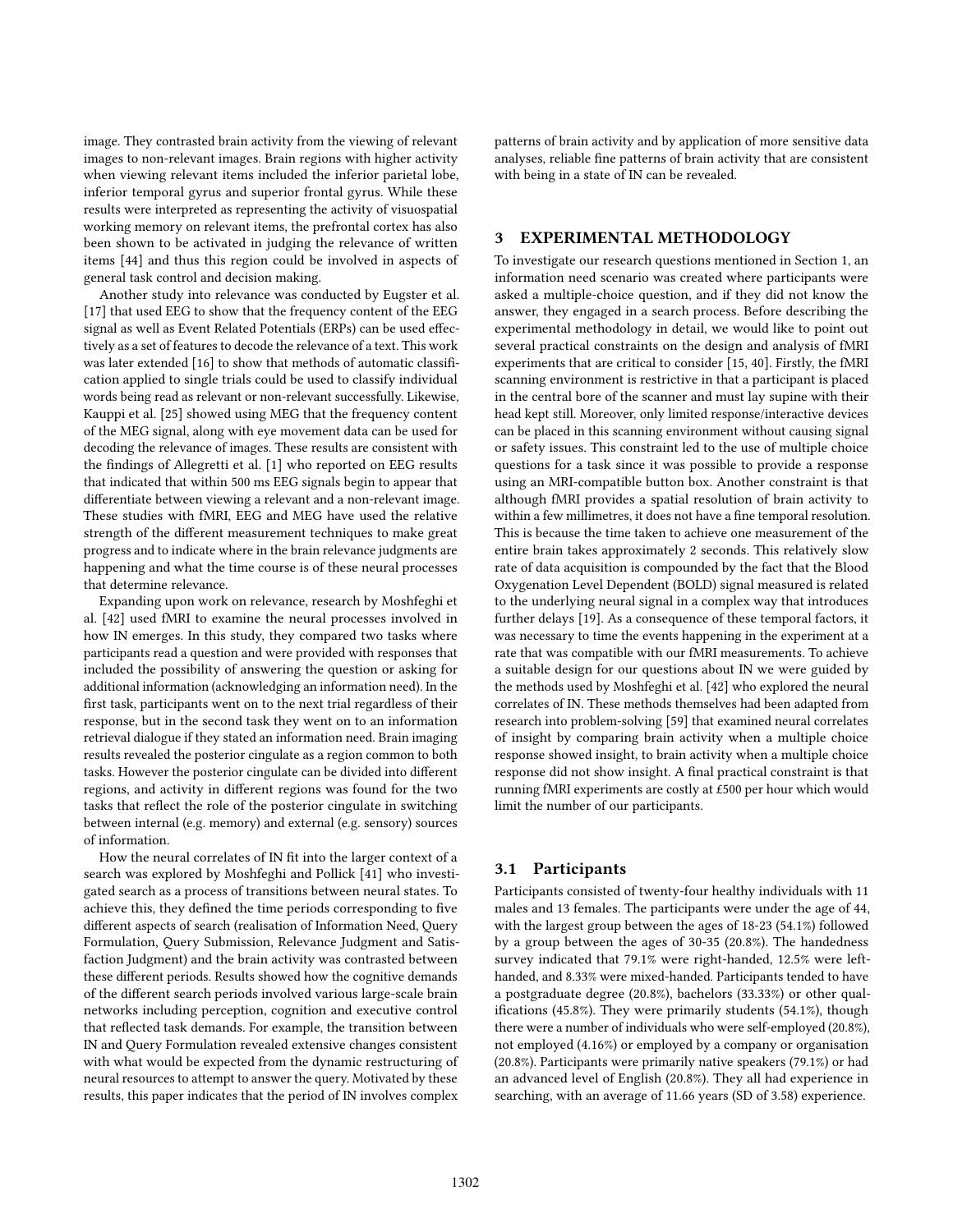## 3.2 Design

We used a within-subject design for this study. The independent variable was the realisation of information need, with two levels: an information need was realised (IN), and no information need was realised (no-IN), which was controlled by responding to questions viewed on the screen. The set of questions were designed so that averaged across all participants there would be an equal number of responses expressing an answer and expressing a need for search. The dependent variable was brain activity revealed by the BOLD signal. From this BOLD signal, we estimate the accuracy of different prediction methods of a realisation of an IN.

#### <span id="page-3-0"></span>3.3 Task

The entire experimental procedure is explained in the following section, and here we explain the task performed by participants in an experimental trial while being scanned. Participants first were presented with a question for 4 seconds, then for 4 seconds, four possible responses were provided while the question remained on the screen. Participants were not able to make a response until after the 4 seconds of observing the possible responses. The reason for this was so that brain activity related to the motor response of pressing the button would not be contained in the target pattern of brain activity, which only included these first 8 seconds. After the 8 seconds, participants were able to respond. Of the four possible responses, one was always the correct answer, and one of them was always "need to search". If participants chose that they needed to search then, this trial was labelled as a "IN", and otherwise, the trial was labelled as "no-IN". The position of the four alternatives was randomised for each trial and the response provided by pressing one of the four buttons available on the button box that each participant had in their right hand. The time to respond was left free so that participants were not under time pressure to respond. The order of the questions was randomised for each participant. If the answer "need to search" was provided then they entered an additional stage where they formulated a search query (and submitted it verbally into a noise-cancelling microphone), received a document and evaluated this document. In the present study, we do not investigate brain activity during the search and document evaluation periods. Instead, we focus only on the brain activity in response to the presentation of the question and the possible responses.

#### 3.4 Question Answering Dataset

To perform the task scenario mentioned in Section [3.3,](#page-3-0) we created a Question Answering dataset<sup>[1](#page-3-1)</sup>. To develop this standard set of questions, we used previous runs of TREC Q/A Track, in particular, we carefully selected a set of 80 questions from the TREC-8 and TREC-[2](#page-3-2)001 Question Answering Tracks - Main Task<sup>2</sup>. We chose these two Tracks since they were the first and last tracks where the questions presented there were (i) independent from one another, in contrast to other Tracks that share a relationship, and (ii) they also provided the correct answer to the questions.

We then manually examined all the questions presented in these two tracks and selected a subset of questions that (i) was not longer than one line, and (ii) the correct answer to the question was not longer than five words. This constraint is due to the limitation of presenting the questions and options to the participants in an fMRI setting. An additional constraint was that there were at least two relevant and non-relevant answers in their QRel. We then removed the questions that were ambiguous or were time dependent, e.g. "Who is the president of Stanford University?" (TREC-8, Topic 51), making the answers provided in the Track not appropriate. The answers of all these questions were then checked by current search engines to make sure that the answers are still valid and correct. We also created two wrong answers for each question that were in the domain of the question. For example, for question "What is supernova?" (TREC- 2001, Topic 1067) the correct answer is "An exploding star" and we created two other wrong answers i.e. "A newborn star" and "A dead star". We also made sure that the questions covered a wide range of topics, e.g. history, politics, science, etc. this was done to reduce any bias that might occur from an emphasis of a particular type of question.

Over this set of questions, two annotators separately judged the difficulty of the questions (i.e. hard or easy) and then selected a subset of questions where both annotators agreed upon their difficulties. For our task, 40 questions were randomly selected where 20 were easy, and 20 were hard questions. Since the fMRI data acquisition for these 40 questions was divided into two runs, additional care was made to further divide the questions across the runs so that they both had 10 easy and 10 hard questions covering a variety of topics. The goal of this procedure was to control the set of questions such that on average there was an equal chance of experiencing ASK [\[7,](#page-8-7) [8\]](#page-8-0) and knowing the answer.

Another extra step was to prepare the documents that were shown to the subjects once they engaged in a search process. This took the form of simulating a snippet answer that is returned by a current search engine such as Google when a question is submitted. For this purpose, we selected two relevant and two non-relevant documents from QRel. The length of the answers provided in TREC-8 and TREC 2001 were incompatible. To keep the size of the results consistent, for those answers that were too short, we found the original source file and selected sentences around the answer so that all snippets had the same length. The average length of the answers shown to the participants for the first and second run were 39.47 words (SD of 3.33) and 39.65 words (SD of 3.285) respectively. This was done to reduce any potential confounding effect of snippet size on the brain activity results.

#### 3.5 Procedure

This section outlines the flow of the study, from beginning to end. Ethical permission for the study was obtained from the Ethics Committee of the College of Science and Engineering, University of Glasgow. Participants were recruited from the participant database at the Centre for Cognitive Neuroimaging, University of Glasgow. Participants were instructed that the experiment would take approximately one hour in total and would include performing tasks while being scanned, as well as a 10 minute period where the anatomical data were obtained, and they need only stay still. They were

<span id="page-3-1"></span> $\rm ^1The$  Question Answering dataset is available upon request.

<span id="page-3-2"></span> ${}^{2}$ For more information, please visit [http://trec.nist.gov/data/qa/t8\\_qadata.html](http://trec.nist.gov/data/qa/t8_qadata.html) and [http://trec.nist.gov/data/qa/2001\\_qadata/main\\_task.html](http://trec.nist.gov/data/qa/2001_qadata/main_task.html)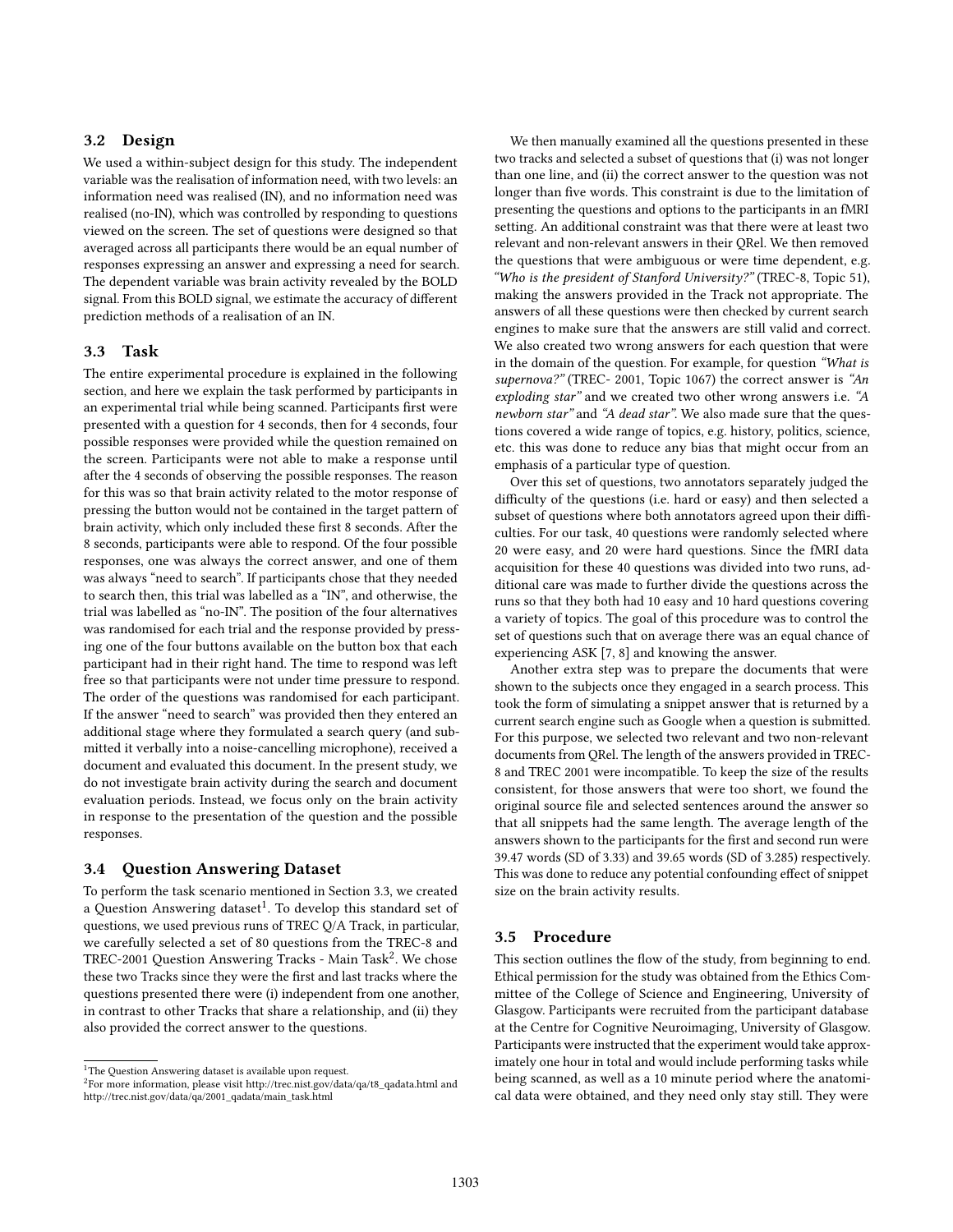informed that they could leave at any point in time during the experiment and would still receive payment (the payment rate was £6/hr). They were then asked to sign a consent form. Before participating, participants underwent a safety check to guarantee that they did not possess any metal items inside or outside of their body, or any other contraindications for scanning, such as certain tattoo inks. They were then provided with clothes (similar to a training suit) to wear for the duration of the experiment as a precaution to avoid interference with the fMRI signal from any metal objects in their clothes.

Next, to provide training before entering the scanner, participants were given an example task and a corresponding set of example questions to familiarise themselves with the procedure. Once they had successfully completed their training task, participants entered the fMRI machine, and the experimenter adjusted the settings of the machine to maximise their comfort and vision. While being scanned, each participant participated in two separate runs of our task, with each run comprised of 20 questions. A short rest break given between the two runs was chosen to give the participants a break to relax during the scanning and to prevent fatigue. After the functional runs were complete, the anatomical data of each participant were obtained.

After completion of scanning, participants were asked to fill out an exit questionnaire. The purpose of this questionnaire was to obtain demographic and background information about the participants. This included familiarity with related fMRI and user studies as well as questions addressed at understanding the participants' subjective experience about how they found the experiment. They also filled out the Edinburgh handedness questionnaire [\[45\]](#page-9-28), which provides the evaluation of whether the participant was right-, leftor mixed-handed. Handedness information was obtained since lateralisation of brain function is influenced by handedness, and we wished to ensure that our sample of participants approximated the general population.

## 3.6 Apparatus

Visual presentation of the questions, answers and search results to participants was obtained using Presentation $^\circledast$  software $^3$  $^3$  to control projection on a LCD projector that projected onto a translucent screen, which was visible to participants in an angled mirror while they lay in the bore of the MRI scanner.

#### 3.7 fMRI Data Acquisition and Preprocessing

A 3T Tim Trio Siemens MRI scanner, including a 32-channel head coil, was used to obtain all brain imaging data. This scanner is located on-site at the Centre for Cognitive Neuroimaging, University of Glasgow. Functional data included two T2\*-weighted runs of our task with parameters: TR 2000ms; TE 30ms; 32 Slices; 3mm<sup>3</sup> voxel; FOV of 210, imaging matrix of  $70 \times 70$ . An anatomical scan was performed at the end of the scanning session that comprised a high-resolution T1-weighted anatomical scan using a 3D magnetisation prepared rapid acquisition gradient echo (ADNI- MPRAGE) T1-weighted sequence (192 slices;  $1mm<sup>3</sup>$  voxel; Sagittal Slice; TR = 1900ms; TE = 2.52; 256  $\times$  256 image resolution).

The fMRI data were preprocessed using Brain Voyager QX. A standard pipeline of pre-processing of the data was performed for each participant [\[20\]](#page-9-29). This involved slice scan time correction using trilinear interpolation based on information about the TR and the order of slice scanning. Three-dimensional motion correction was performed to detect and correct for small head movements by spatial alignment of all the volumes of a participant to their first volume by rigid body transformations. Also, linear trends in the data were removed, and high pass filtering with a cutoff of 0.0025 Hz performed to reduce artefact from low frequency physiological noise. The functional data were then coregistered with the anatomic data and spatially normalised into the common Talairach space [\[50\]](#page-9-30). Finally, the functional data of each individual underwent spatial smoothing using a Gaussian kernel of 6mm.

#### 3.8 Pilot Studies

Before commencing the main study, we performed a pilot study with two participants to verify the procedure worked appropriately. The results of the pilot study verified the accurate logging of both behavioural and brain imaging data and generally confirmed the effectiveness of our procedure. However, it also revealed some aspects that could be improved, and we changed the procedure accordingly.

## 3.9 Multi-voxel Pattern Analysis (MVPA)

The technique of Multi-voxel Pattern Analysis (MVPA) is increasingly used to analyse fMRI data, aiming to identify patterns from brain activity and enabling sensitive identification of the information encoded by brain activity. Most early fMRI studies investigating perception and cognition employed a General Linear Model (GLM) and aimed to localise brain regions by employing a univariate analysis at every voxel to contrast the magnitude of the brain response to different stimuli conditions. In contrast, MVPA employs a multivariate analysis that can examine the spatial encoding of information in a set of voxels. Increased performance over the univariate GLM approach is obtained since brain activity related to a mental process can be distributed across multiple brain areas [\[33\]](#page-9-31), and MVPA is sensitive to these differences.

### 3.10 IN Prediction Methods using MVPA

For prediction of IN realisation, we have a binomial classification problem where the classes are "+1" (IN) and "-1" (no-IN). Therefore, we used ROI<sup>[4](#page-4-1)</sup>-SVM, an implementation of SVM for MVPA in Brain Voyager QX $^5$  $^5$  to discriminate between the two classes explained above. We trained our models using a linear kernel which outperformed other SVM kernels (e.g. polynomial and RBF) based on our analysis, not presented due to the space limits.<sup>[6](#page-4-3)</sup> Using the settings described above, we devised two prediction methods, a Generalised and a Personalised.

<span id="page-4-0"></span><sup>3</sup>Presentation® software (Neurobehavioral systems, Inc.), [http://www.neurobs.com.](http://www.neurobs.com)

<span id="page-4-1"></span> ${}^{4}$  ROI refers to a region of interest which is a subset of brain voxels that are considered as a region to serve a particular purpose.

<span id="page-4-2"></span><sup>5</sup><http://www.BrainVoyager.com>

<span id="page-4-3"></span><sup>&</sup>lt;sup>6</sup>It has been shown that the linear kernel is a special case of RBF [\[26\]](#page-9-32) where the linear kernel with a penalty parameter C has the same performance as the RBF kernel with some parameters  $(C, \gamma)$  [\[54\]](#page-9-33). But when the number of features is very large, which is the case for brain signals, RBF kernel is known to be not suitable and the linear kernel is the one that should be used [\[54\]](#page-9-33).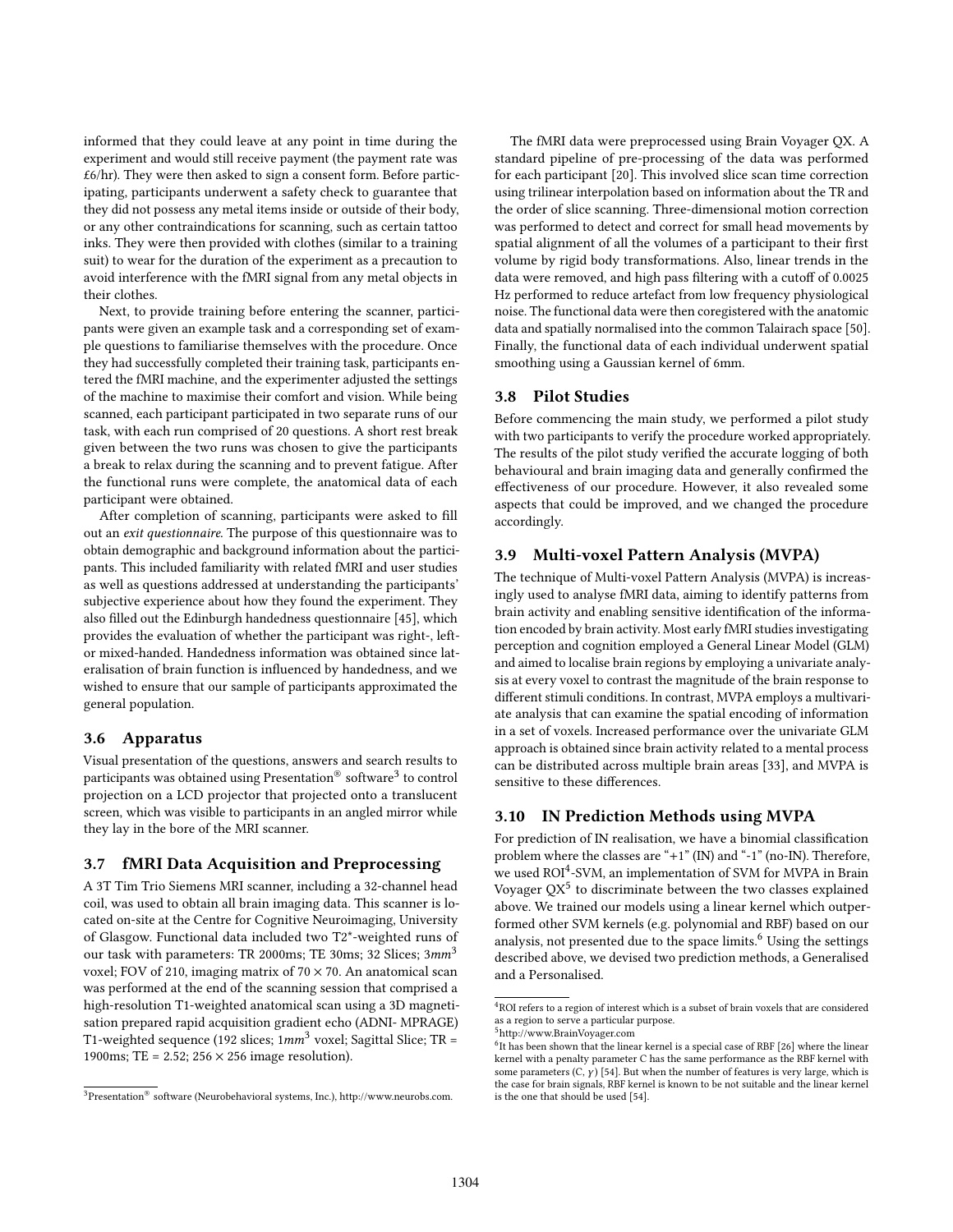Generalised Method (GM): The Generalised method follows the hypothesis that there is a common ROI for all participants that represents an IN realisation. We created this ROI by including spheres of radius 5mm centred around each of the Talairach coordinates of peak activation reported by [\[42\]](#page-9-9) in their GLM analyses contrasting IN versus no-IN. All reported regions were selected regardless of whether they showed greater activity for IN or no-IN for comprehensiveness.

Personalised Method (PM): In contrast, the Personalised method follows the hypothesis that there is a unique ROI for each individual that represents an IN realisation as revealed by the Searchlight analysis [\[30,](#page-9-34) [31\]](#page-9-35). The Searchlight analysis uses MVPA and addresses the issue that the entire collection of brain voxels forms a high dimensional space. To reduce dimensionality and establish a reduced set of feature voxels it works by moving a small predefined volume (three voxels in our case) throughout the entire brain and creates a map based on the prediction accuracy obtained at the centre of the volume. From this map, it is possible to find all voxels with performance above a criterion value to define a personalised ROI that can then be used to test the prediction accuracy.

Baseline (BL): Our baseline represents an untrained model where all its predictions are based on a random choice, i.e. where its accuracy is set to 50%.

## <span id="page-5-0"></span>4 RESULTS

#### 4.1 Task Perception

In this section, we investigate participants' evaluation of the task they had performed in terms of the judged difficulty of the task, the familiarity of the participant with the task and the degree to which they found their performance of the task to be stressful, clear, successful, and satisfactory. Namely, participants were given the following questions "The tasks we asked you to perform were [easy/stressful/familiar/clear/Satisfactory] (answer: 1: "Strongly Disagree", 2: "Disagree", 3: "Neutral", 4: "Agree", 5: "Strongly Agree")". Descriptive statistics of these responses are shown by box plots in Figure [1,](#page-5-1) which show five key statistics: the minimum, first, second (median), third, and maximum quartiles.<sup>[7](#page-5-2)</sup>. These results indicate that participants found the tasks difficult (not easy) and stressful, familiar, clear, successful, and satisfactory.

#### 4.2 Log Analysis

The fMRI analysis relied upon a participant's response to the question to code whether a trial was IN or No-IN. This raised the consideration that for analysis of the brain data to have the maximum power it is important to have approximately an equal response rate for IN and No-IN responses. Thus, it was important to examine the average response rates for whether the number of IN and no-IN responses were approximately balanced. The average number of IN responses was 17.5 (SD of 5.91), and the average number of No-IN responses was 22.5 (SD of 5.91). A paired t-test revealed a marginal difference between the type of responses (p-value = 0.05).



<span id="page-5-1"></span>

Figure 1: Box plot of the task perception based on the information gathered from the questionnaires of twenty-four participants. The red diamond represents the mean value.

## 4.3 Comparison of Brain Regions Associated with GM and PM

Before examining the performance of the MVPA approach in classification accuracy of discriminating between IN and no-IN states, it is instructive to examine the brain areas used by the two approaches. The GM technique restricted the analysis to the same feature set of voxels for all participants while the PM used a unique feature set of voxels for each individual as revealed by the Searchlight procedure. Given the bespoke nature of PM, where a unique feature set of voxels was derived for each participant, comparison of the regions used in PM to those used in GM is not straightforward. To address this issue, we created a probability map of the individual PM results that allowed us to visualise how many of the twenty-four participants had the same voxel present from the Searchlight procedure. To achieve this, we first defined 70% as a common threshold of prediction performance for the Searchlight procedure in discriminating IN versus no-IN.

This probability map included 87.9% of all voxels in the brain volume if we examined the probability that a voxel would be found in any one of the participants. Since this map contains almost all voxels in the brain volume, we aimed to identify a more specific subset of voxels by increasing the criterion in the probability map to 0.35, corresponding approximately to a voxel being found in 8 of the 24 participants. This resulted in a map with 0.6% of all voxels in the brain volume. This map is shown in Figure [2,](#page-6-0) along with the regions used for the GM analysis. Details of the voxels identified in our probability map are provided in Table [1.](#page-6-1) As can be seen, the probability map revealed ten areas that are distributed across the brain, in many cases bilaterally, and concentrated mostly in frontal and occipital regions.

Additionally, except for the inferior frontal gyrus, there is little overlap between the GM regions and the PM regions. An essential point here is that the current results used a Multi-Voxel Pattern Analysis (MVPA) while the previous experiment used a General Linear Model (GLM) analysis. MVPA uses the pattern of activation of a group of voxels to classify brain activity and is sensitive to the spatial pattern of information encoded in brain activity. However, GLM analysis focuses on brain activity that occurs per each

<span id="page-5-2"></span><sup>7</sup> Further information can be found in [\[37\]](#page-9-36).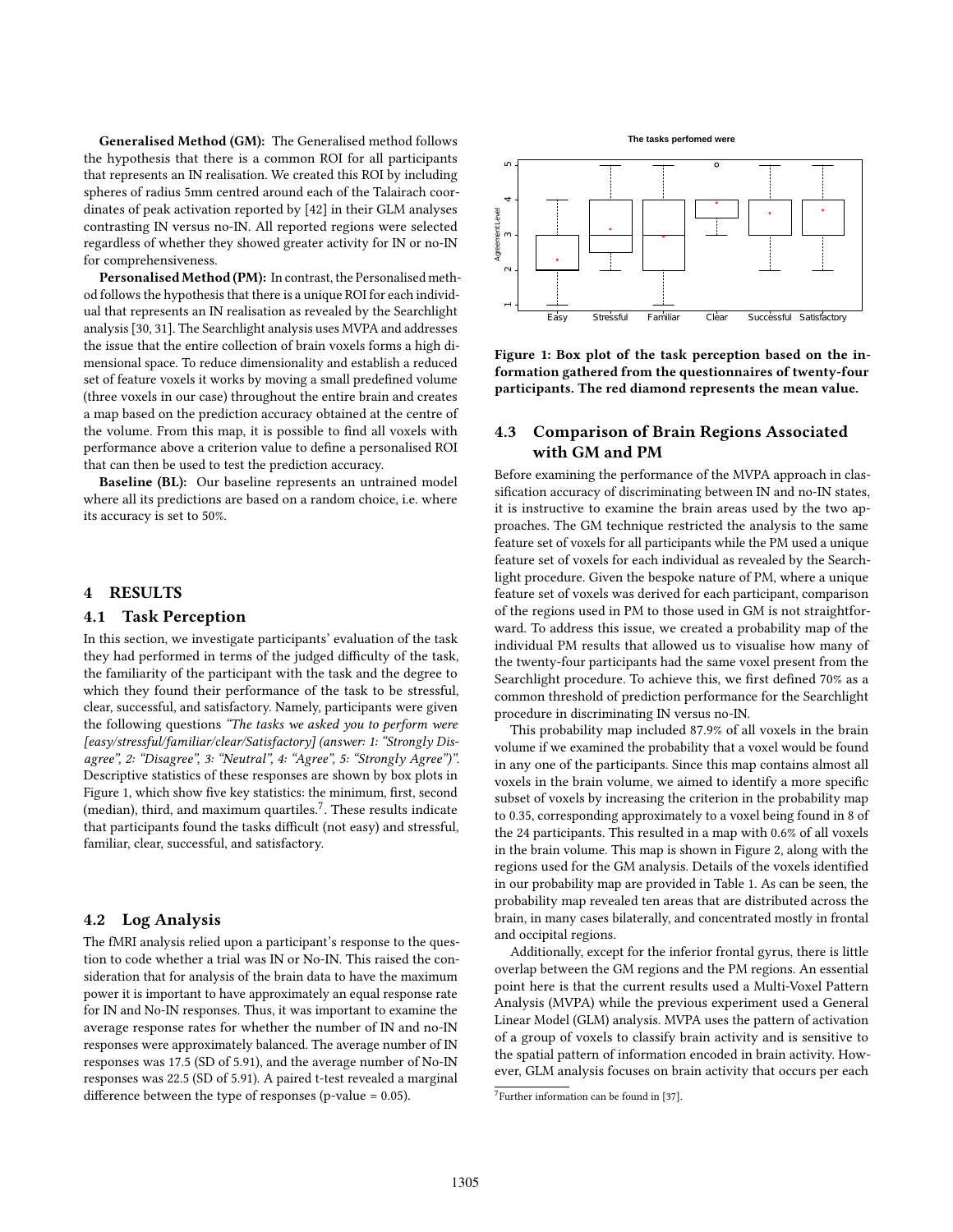<span id="page-6-0"></span>

Figure 2: Comparison of brain regions in PM with probability greater than 0.35 to results from GM based on regions found in [\[42\]](#page-9-9) PM and GM regions are shown in orange and green respectively.

<span id="page-6-1"></span>Table 1: Details of probability map of PM results, including their anatomic label, location, Brodmann Area (BA), effect size and volume.

|                               |            | Talairach Coordinates |       | Peak Probability |    | Number of voxels |                 |
|-------------------------------|------------|-----------------------|-------|------------------|----|------------------|-----------------|
| <b>Brain Area</b>             | Hemisphere | X                     |       | Z                | BA | value            | mm <sup>3</sup> |
| <b>Precentral Gyrus</b>       | Right      | 60                    | $-7$  | 31               | 6  | 47.6%            | 230             |
| <b>Inferior Frontal Gyrus</b> | Right      | 57                    | 5     | 16               | 44 | 52.4%            | 1253            |
| <b>Fusiform Gyrus</b>         | Right      | 36                    | $-73$ | -8               | 19 | 57.1%            | 558             |
| <b>Middle Frontal Gyrus</b>   | Right      | 24                    | 35    | $-11$            | 11 | 52.4%            | 756             |
| <b>Lingual Gyrus</b>          | Right      | 18                    | -88   | $-2$             | 17 | 47.6%            | 130             |
| <b>Medial Frontal Gyrus</b>   | Left       | -9                    | 53    | 7                | 10 | 47.6%            | 203             |
| <b>Medial Frontal Gyrus</b>   | Left       | -3                    | 63    | 7                | 10 | 47.6%            | 230             |
| Middle Occipital Gyrus        | Left       | -36                   | $-79$ | -8               | 18 | 57.1%            | 1839            |
| <b>Precentral Gyrus</b>       | Left       | $-51$                 | -6    | 40               | 6  | 52.4%            | 3444            |
| <b>Inferior Frontal Gyrus</b> | Left       | -45                   | 29    | 10               | 46 | 57.1%            | 1127            |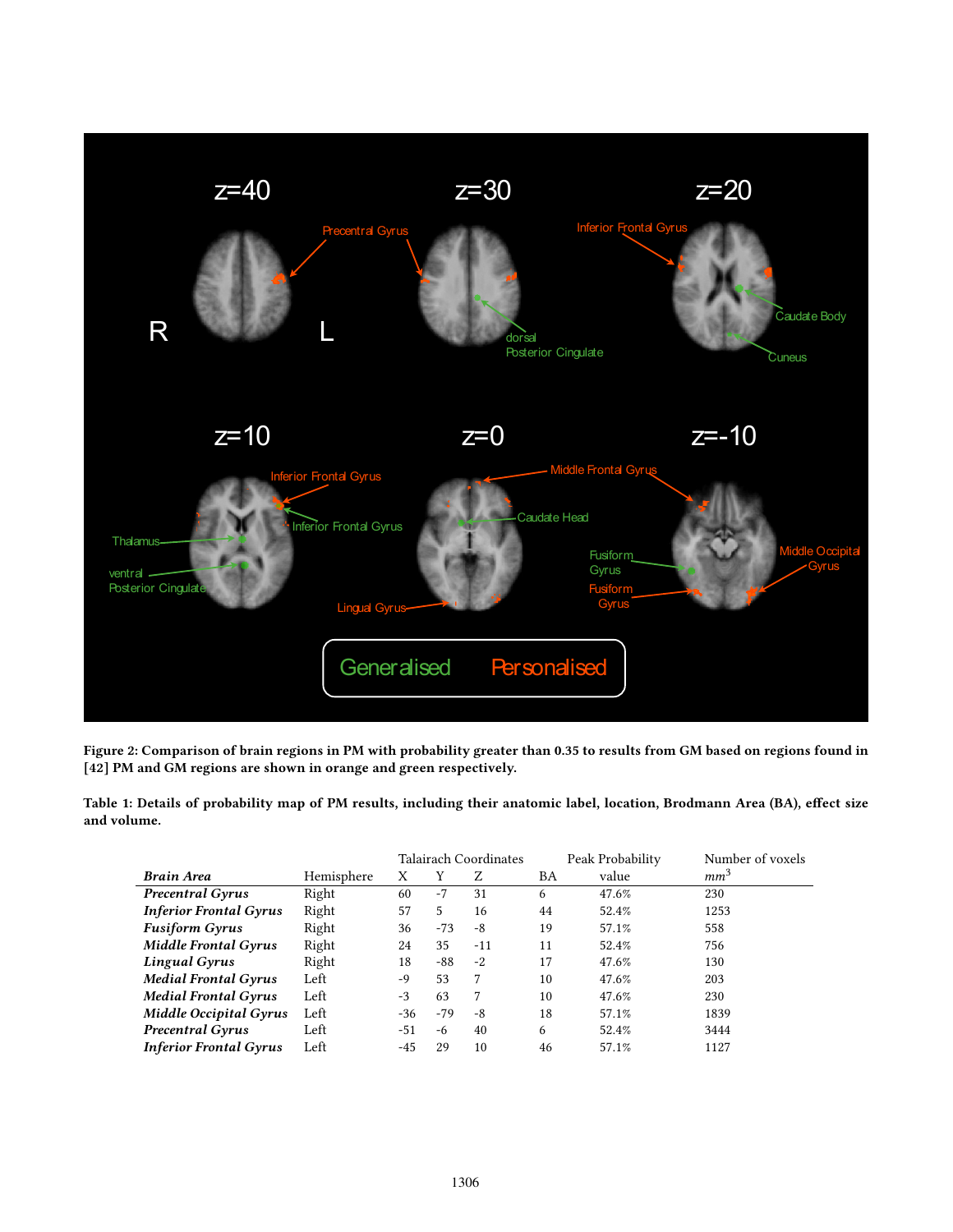voxel and is sensitive to differences in mean activation [\[14,](#page-8-14) [21,](#page-9-37) [52\]](#page-9-38). Therefore, MVPA and GLM analysis are different in nature, and it is not entirely expected that they would yield identical results. Since MVPA considers multiple voxels at the same time, it can lead to the identification of additional regions that collectively have a discriminative power but not individually (which is the case for GLM). Thus, the areas reported by Moshfeghi et al. [\[42\]](#page-9-9) but not found in our PM results would be those with significant differences in mean activation and not necessarily where the spatial pattern of activation could be decoded. However, one region was highlighted in both studies, i.e. the left inferior frontal gyrus region, which indicates that this region both changes its mean activation and its spatial distribution of activity with IN. Future research can examine this property more closely.

With this in mind, we now describe the voxels presented in Table [1.](#page-6-1) The ten areas presented in Table [1](#page-6-1) are commonly related to the domains of text/semantic processing (precentral gyrus, right inferior frontal gyrus), vision (middle occipital gyrus, lingual gyrus, fusiform gyrus), complex cognition (medial frontal gyrus), executive function (left inferior frontal gyrus) and reward (middle frontal gyrus). The finding of areas involved in complex cognition suggests that a realisation of an IN involves high-level cognition [\[23\]](#page-9-1). For example, the medial frontal cortex (Brodmann Area 10) is at the most anterior section of the frontal cortex. Models of branching control of cognition suggest this area serves at the top of a processing hierarchy to assemble information across different processing strands. Similarly, the executive function includes processes such as working memory and keeping track of task rules. Thus the region of left inferior frontal gyrus, known as the dorsolateral prefrontal cortex, suggests that there is a difference in executive function depending upon whether there is an IN or no-IN. However, an unexpected finding is that a realisation of an IN need appears to be encoded in visual and textual processing areas. While these areas are consistent with performing the required tasks of reading questions and answers, It is not clear why it should encode a realisation of an IN. We would like to investigate this in the future. In summary, it would seem that these ten regions are distributed across the brain and involve both (i) high-level cognition, which could represent the concept of IN per se, and (ii) low level perceptual and textual processing where the decoding results from differences in the depth of processing IN vs no-IN items.

#### 4.4 Prediction Accuracy of IN Realisation

Table [2](#page-7-1) shows the classification performance averaged over the twenty-four participants of the study for both the GM condition when a common feature set of voxels was used across all participants and for the PM condition when a unique feature set of voxels was obtained for each participant. The table reports the accuracy of the model (i.e. the fraction of items in the test set for which the models' predictions were correct) using 10-fold cross-validation. We also performed a paired Wilcoxon test between the predictions obtained for each model to check the significance of the difference with its baseline. We use (\*\*) and (††) to denote the fact that a model trained on a set of features had results different from that of "BL" and "GM" with the confidence level ( $p < 0.01$ ) respectively.

<span id="page-7-1"></span>Table 2: This table shows the prediction accuracy of our methods (presented as columns). The percentage of improvement over the baseline is presented in the parenthesis. The best performing model is highlighted in bold.

| Method            | BL | GM          |                 |
|-------------------|----|-------------|-----------------|
| $Accuracy   50\%$ |    | $67.54\%**$ | $79.68\%$ ** †† |

The key findings arising from our study are that brain activity could be used to predict whether participants were realising an IN (addressing RQ1). If the brain activity of a set of common regions to all participants was used (i.e. GM) then performance was (statistically) significantly above chance. In addition, the prediction accuracy (statistically) significantly improved over both chance and GM when the brain activity of a set of unique regions to each participant was used (i.e. PM) (addressing RQ2). Our findings are encouraging and indicate that it is possible to build proactive IR systems in which the IN realisation can be detected from brain signals.

#### <span id="page-7-0"></span>5 DISCUSSION AND CONCLUSION

The main goal of Information Retrieval (IR) systems is to satisfy searchers' Information Needs (IN). However, satisfying INs is a formidable challenge, due to the inherent complexity and ambiguity associated with the IN concept. As a result of this, searchers' queries (i.e. searchers' representation of their IN) may not sufficiently define the characteristics of relevant documents or even any relevant information [\[13\]](#page-8-4). Recently, there is an increased interest in the research community in developing zero-query (or proactive) IR systems aiming to not only better understand, but even anticipate users' INs [\[9,](#page-8-6) [49\]](#page-9-8). However, current approaches mainly consider the contextual or behavioural information of users to predict their IN. While this is intuitively a promising approach, it could potentially create an information overload situation for users, in particular, if users are not experiencing an IN when the information is presented to them. It is essential, therefore, to be able to detect when INs occur.

In this paper, we investigated the possibility of predicting a realisation of an IN from brain signals. Previous research has established that INs physically manifest themselves with specific brain activity. With this work we take the next step, showing that monitoring brain activity can lead to accurate predictions of IN occurrence. We have conducted a "within-subjects" design experiment where we measured the brain activity of twenty-four participants while they performed a Question Answering (Q/A) Task. The independent variable was the realisation of an information need, with two levels: an information need was realised (IN), and no information need was realised (no-IN), and the dependent variable was the BOLD signal. From the TREC-8 and TREC 2001 Q/A Tracks, a set of questions was carefully designed so that we obtained an equal number of responses for expressing an answer to the question and expressing a need to search for more information to answer the question. We then test two methods for predicting a realisation of an information need. A Generalised method (GM) that uses a predefined set of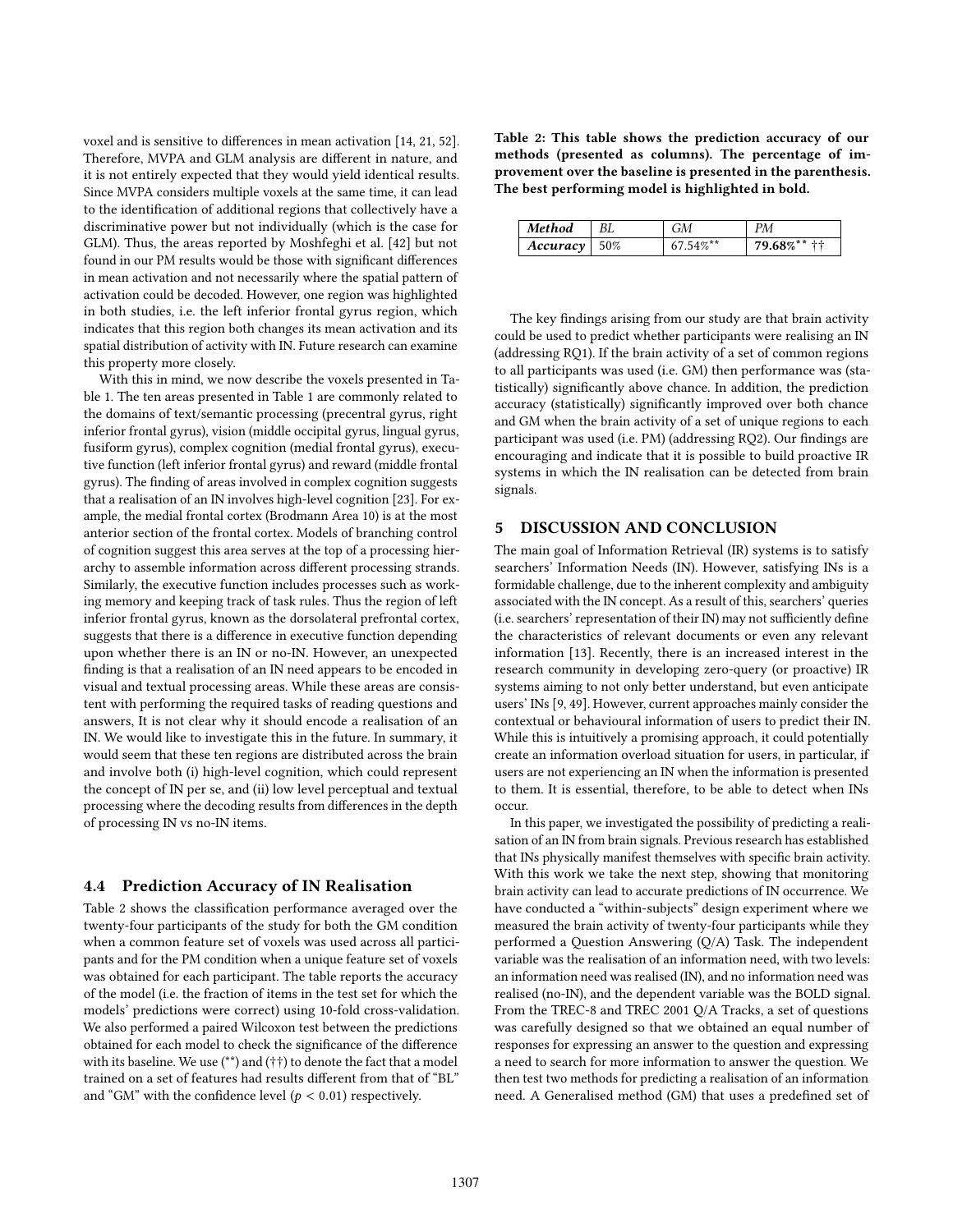brain regions for all participants as well as a Personalised method (PM) that uses a unique set of brain regions for each participant.

Given that PM provided a unique ROI for each individual, we then investigated the probability that the ROIs obtained for each individual were overlapping, presented as a probability map. When we used a criterion that a voxel can enter the map if at least one participant obtained this voxel, 87.9% of all voxels in the brain volume were included in the map. This is consistent with previous studies suggesting that representational and memory systems are widely distributed in the brain [\[48\]](#page-9-39). When we increased the criterion to 0.35 to examine highly overlapping regions, 0.6% of all voxels in the brain volume were included in the map, revealing ten regions. An analysis of these ten regions suggested that these regions are distributed across the brain and involve both (i) high-level cognition, which could represent the concept of IN per se, and (ii) low level perceptual and textual processing where the decoding results from differences in the depth of processing IN vs no-IN items. Such a finding is consistent with theoretical views that information processing in the brain involves extensive feedforward and feedback between brain regions [\[18\]](#page-9-40).

Our findings show that brain activity could be used to predict whether participants were in a state of information need (addressing RQ1). The prediction accuracy depended upon the choice of brain regions used to learn the model. If the brain activity of a set of common regions to all participants was used (i.e. GM) then performance was (statistically) significantly above chance. Also, the prediction accuracy (statistically) significantly improved over both chance and GM when the brain activity of a set of unique regions to each participant was used (i.e. PM) (addressing RQ2). This result shows the benefit of PM for the prediction of a realisation of IN from brain activity.

The model proposed by Moshfeghi et al. [\[42\]](#page-9-9) postulated that activation in the dorsal posterior cingulate cortex (PCC) represented a switch to broad attention directed to the external world [\[35\]](#page-9-41) and this was an important neural correlate of a realisation of an IN. The current results advance our understanding of this model. Firstly, functional connectivity exists between the PCC to the inferior frontal gyrus (dorsolateral prefrontal cortex) [\[34\]](#page-9-42), and anatomical connectivity exists between the PCC and the medial frontal cortex [\[46,](#page-9-43) [47\]](#page-9-44). Thus, the encoding of a realisation of an IN in these highly cognitive regions can be regulated by activity in the PCC. In addition, the current finding that visual and textual regions encode a realisation of an IN are consistent with the modulatory activity of the PCC in exerting top-down influences on perception through the regulation of extended brain networks.

In conclusion, the results of our experiment not only show that we can predict a realisation of an IN from brain activity but also substantially advance our understanding of the neural mechanisms involved in such a phenomenon. The encouraging results obtained from GM and especially PM in predicting a realisation of an IN provides an essential and fundamental step towards the next-generation of proactive IR systems based on brain signals. These results point to the beneficial use of fMRI to examine activity within the entire brain with high spatial resolution to reveal areas involved in a realisation of an IN. Given that this paper is the first attempt to predict a realisation of an IN from brain signals, such a

high spatial resolution was crucial to investigate our hypotheses thoroughly.

Our findings also inform what other neuroimaging techniques might be effective for further study of a realisation of an IN. This is because brain imaging technologies have varied effectiveness in revealing activity at different depth levels in the brain. For example, the left dorsolateral prefrontal cortex, revealed in the present study, is a brain region that is relatively superficial and thus amenable to study with a variety of other brain imaging technologies. In future work, we want to continue to advance our understanding of brain activity for a realisation of an IN across other IR scenarios. Further, we would like to translate our current findings to mobile brain imaging technologies, such as EEG or functional Near-Infrared Spectroscopy (fNIRS) and possibly build proactive search engines that use brain activity for realising the occurrence of an IN.

#### REFERENCES

- <span id="page-8-12"></span>[1] Marco Allegretti, Yashar Moshfeghi, Maria Hadjigeorgieva, Frank E. Pollick, Joemon M. Jose, and Gabriella Pasi. 2015. When Relevance Judgement is Happening?: An EEG-based Study. In Proceedings of the 38th International ACM SIGIR Conference on Research and Development in Information Retrieval (SIGIR '15). ACM, New York, NY, USA, 719–722.<https://doi.org/10.1145/2766462.2767811>
- <span id="page-8-5"></span>[2] Ioannis Arapakis, Konstantinos Athanasakos, and Joemon M. Jose. 2010. A Comparison of General vs Personalised Affective Models for the Prediction of Topical Relevance. In Proceedings of the 33rd International ACM SIGIR Conference on Research and Development in Information Retrieval (SIGIR '10). ACM, New York, NY, USA, 371-378.<https://doi.org/10.1145/1835449.1835512>
- <span id="page-8-9"></span>[3] Ioannis Arapakis, Ioannis Konstas, and Joemon M. Jose. 2009. Using Facial Expressions and Peripheral Physiological Signals As Implicit Indicators of Topical Relevance. In Proceedings of the 17th ACM International Conference on Multimedia (MM '09). ACM, New York, NY, USA, 461–470. [https://doi.org/10.1145/1631272.](https://doi.org/10.1145/1631272.1631336) [1631336](https://doi.org/10.1145/1631272.1631336)
- <span id="page-8-10"></span>[4] Ioannis Arapakis, Yashar Moshfeghi, Hideo Joho, Reede Ren, David Hannah, and Joemon M. Jose. 2009. Enriching User Profiling with Affective Features for the Improvement of a Multimodal Recommender System. In Proceedings of the ACM International Conference on Image and Video Retrieval (CIVR '09). ACM, New York, NY, USA, Article 29, 29:1–29:8 pages.<https://doi.org/10.1145/1646396.1646433>
- <span id="page-8-8"></span>[5] I. Arapakis, Y. Moshfeghi, H. Joho, R. Ren, D. Hannah, and J. M. Jose. 2009. Integrating facial expressions into user profiling for the improvement of a multimodal recommender system. In Multimedia and Expo, 2009. ICME 2009. IEEE International Conference on. 1440–1443.<https://doi.org/10.1109/ICME.2009.5202773>
- <span id="page-8-2"></span>[6] Marcia J. Bates. 1998. Indexing and access for digital libraries and the internet: Human, database, and domain factors. J. Am. Soc. Inf. Sci. 49, 13 (12 Dec. 1998), 1185–1205. [https://doi.org/10.1002/\(sici\)1097-4571\(1998110\)49:](https://doi.org/10.1002/(sici)1097-4571(1998110)49:13%3C1185::aid-asi6%3E3.0.co;2-v) [13%3C1185::aid-asi6%3E3.0.co;2-v](https://doi.org/10.1002/(sici)1097-4571(1998110)49:13%3C1185::aid-asi6%3E3.0.co;2-v)
- <span id="page-8-7"></span>N. J. Belkin, R. N. Oddy, and H. M. Brooks. 1982. ASK Fir Information Retrieval: Part II. Results of a Design Study. Journal of Documentation 38, 3 (1982), 145–164.
- <span id="page-8-0"></span>[8] N. J. Belkin, R. N. Oddy, and H. M. Brooks. 1997. Ask for Information Retrieval: Part I.: Background and Theory. (1997), 299–304. [http://dl.acm.org/citation.cfm?](http://dl.acm.org/citation.cfm?id=275537.275703) [id=275537.275703](http://dl.acm.org/citation.cfm?id=275537.275703)
- <span id="page-8-6"></span>[9] Jan R. Benetka, Krisztian Balog, and Kjetil Nørvåg. 2017. Anticipating Information Needs Based on Check-in Activity. In Proceedings of the 10th ACM International Conference on Web Search and Data Mining (WSDM '17).
- <span id="page-8-11"></span>[10] Sumit Bhatia, Debapriyo Majumdar, and Nitish Aggarwal. 2016. Proactive Information Retrieval: Anticipating Users' Information Need. Springer International Publishing, Cham, 874–877. [https://doi.org/10.1007/978-3-319-30671-1\\_84](https://doi.org/10.1007/978-3-319-30671-1_84)
- <span id="page-8-3"></span>[11] Christine L. Borgman. 2003. From Gutenberg to the Global Information Infrastructure: Access to Information in the Networked World. MIT Press, Cambridge, MA, USA.
- <span id="page-8-1"></span>[12] Charles Cole. 2011. A theory of information need for information retrieval that connects information to knowledge. JASIST 62, 7 (2011), 1216–1231.
- <span id="page-8-4"></span>[13] Charles Cole, Charles-Antoine Julien, and John E Leide. 2010. An associative index model for hypertext Internet search based on Vannevar BushâĂŹs Memex machine: An exploratory case study. Information Research 15, 3 (2010), 15–3.
- <span id="page-8-14"></span>[14] Marc N. Coutanche. 2013. Distinguishing multi-voxel patterns and mean activation: Why, how, and what does it tell us? Cognitive, Affective, & Behavioral Neuroscience 13, 3 (2013), 667–673.<https://doi.org/10.3758/s13415-013-0186-2>
- <span id="page-8-13"></span>[15] Angelika Dimoka. 2012. How to Conduct a Functional Magnetic Resonance (fMRI) Study in Social Science Research. MIS Q. 36, 3 (Sept. 2012), 811–840. <http://dl.acm.org/citation.cfm?id=2481655.2481664>